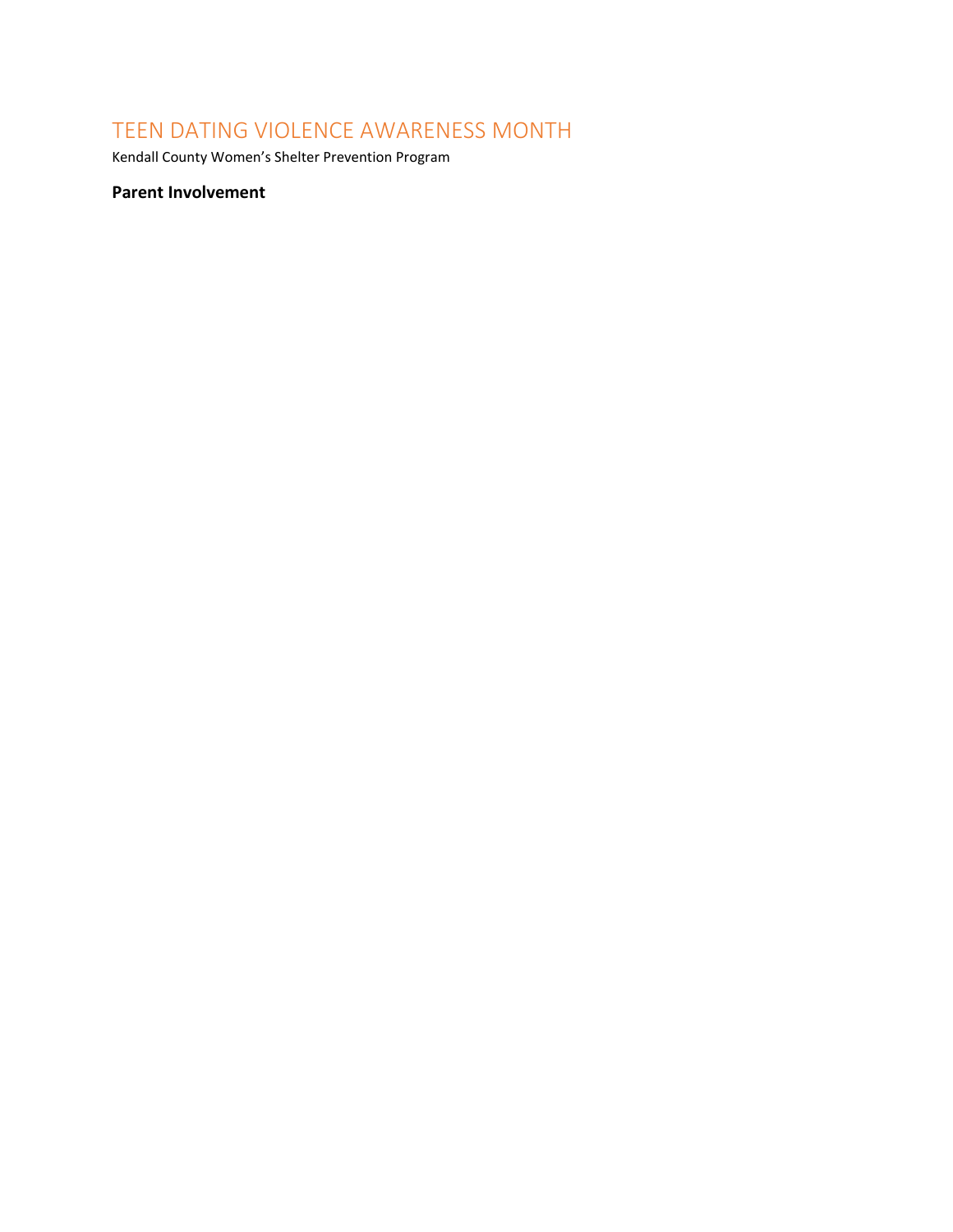Kendall County Women's Shelter (KCWS) exists to provide support services and emergency shelter for victims of family violence. The KCWS prevention program was developed to educate the youth of Kendall County about healthy and unhealthy relationships so we can prevent future generations from entering into abusive relationships.

Through the use of evidence based curriculum, KCWS Prevention program is teaching students about warning signs of an unhealthy relationship, how to leave an unhealthy relationship, communication skills needed in a healthy relationship, healthy relationship boundaries, as well as many other impactful topics.

KCWS has expanded our prevention program to include district-wide efforts and events for Teen Dating Violence Awareness Month. We have planned events to present at both middle schools and high schools in BISD.

We are needing parent support to help make these events impactful on our students. We hope you decide to join our efforts to prevent relationship abuse in the lives of our students.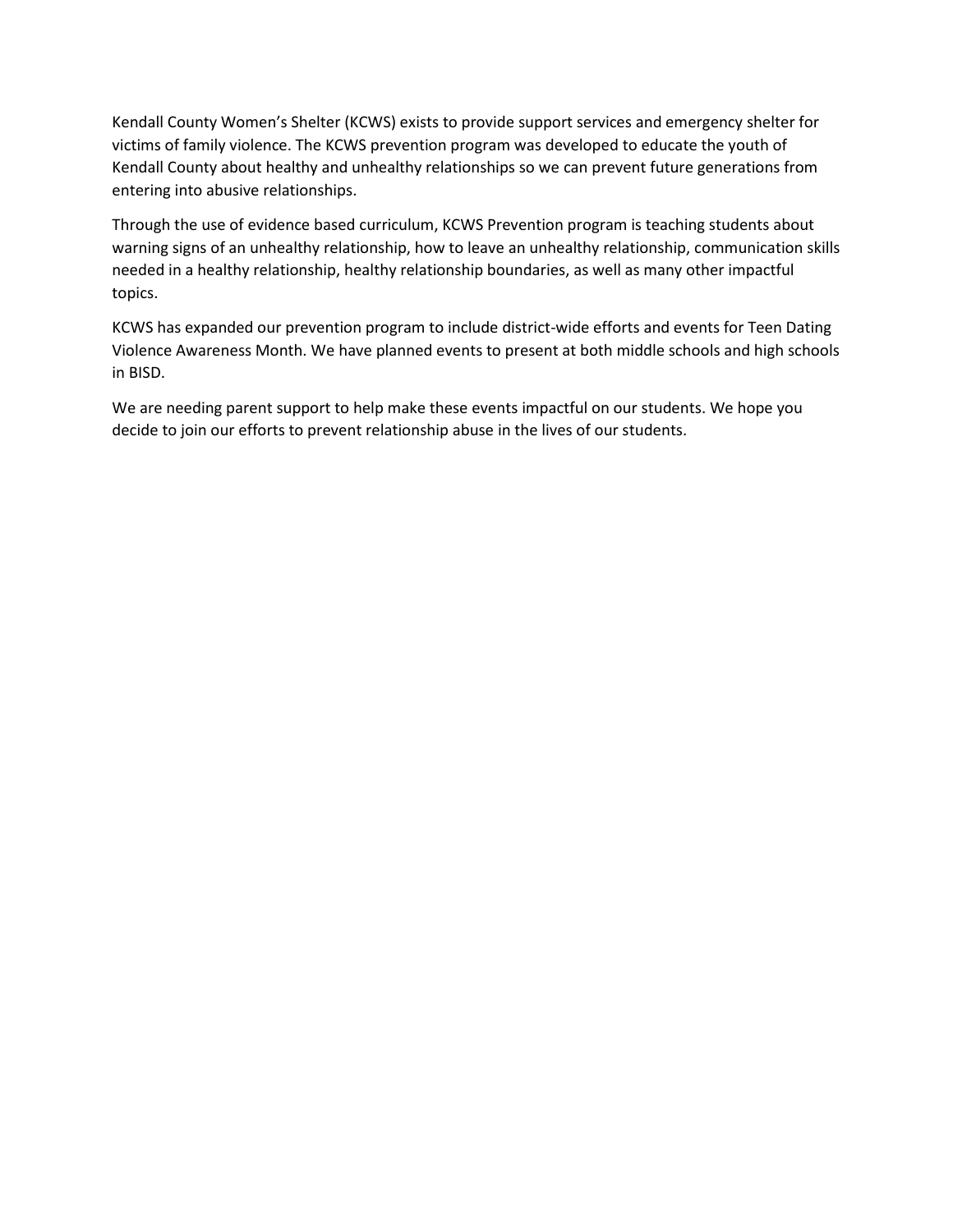# How do I talk to my teen about relationship violence?

#### *1. Establish connection with your child*

It can be difficult to dive into a conversation about a serious topic such as teen dating violence without connecting to your child first. Whether you feel close or distant from your teen, establishing this connection sets up an open space for both you and child to share. Choose a safe space where time is not limited to try and introduce this open conversation with your child. EX: in the car, out to dinner, sitting on the back porch, coffee on the weekend, etc.

Don't know where to start? Try these questions below. As a parent, you know your child well, but take time to get to know their own perspective, the way they see themselves, ways they see their actions, point of views, behaviors and preferences.

**Reminder**: this is a great opportunity for you to model good communication skills for your teen.

- Put phones away. Good communication involves uninterrupted attention.
- Actively listen. Show your child that you are engaged and interested with your body language or encouraging statements.
- Encourage your teen to share, even when a perspective might differ from your own. Find out how they have shaped this perspective and remind yourself that your child is being vulnerable by sharing their thoughts.
- Ask questions for clarification or detail. This will show that you are engaged.

\***Avoid** giving too much advice or lecturing your child, forcing your opinions on the other person, or being critical, judgmental or sarcastic.

#### **Getting to Know Your Child<sup>1</sup>**

- What are the three most interesting things about you?
- Name five reasons you're glad to be alive.
- $\bullet$  If you could have any super power, what would it be and why?
- If you had a time machine for a day, what would you do with it?
- What's your favorite song? Why?
- What do you want to be when you grow up? Why?
- What's your favorite movie? Why?
- Why do you think kids put rings in their eyebrows and noses and bellybuttons?
- How about tattoos?

 $\overline{\phantom{a}}$ 

- Do you think you would ever want to do that? Why or why not?
- If we could go anywhere you wanted on vacation, where would you choose? Why?
- If you could have a conversation with anyone in history, who would it be?
- What would you want to ask them?
- What is your earliest memory?
- What are you most proud of?

<sup>1</sup> http://www.ahaparenting.com/parenting-tools/communication/family-discussions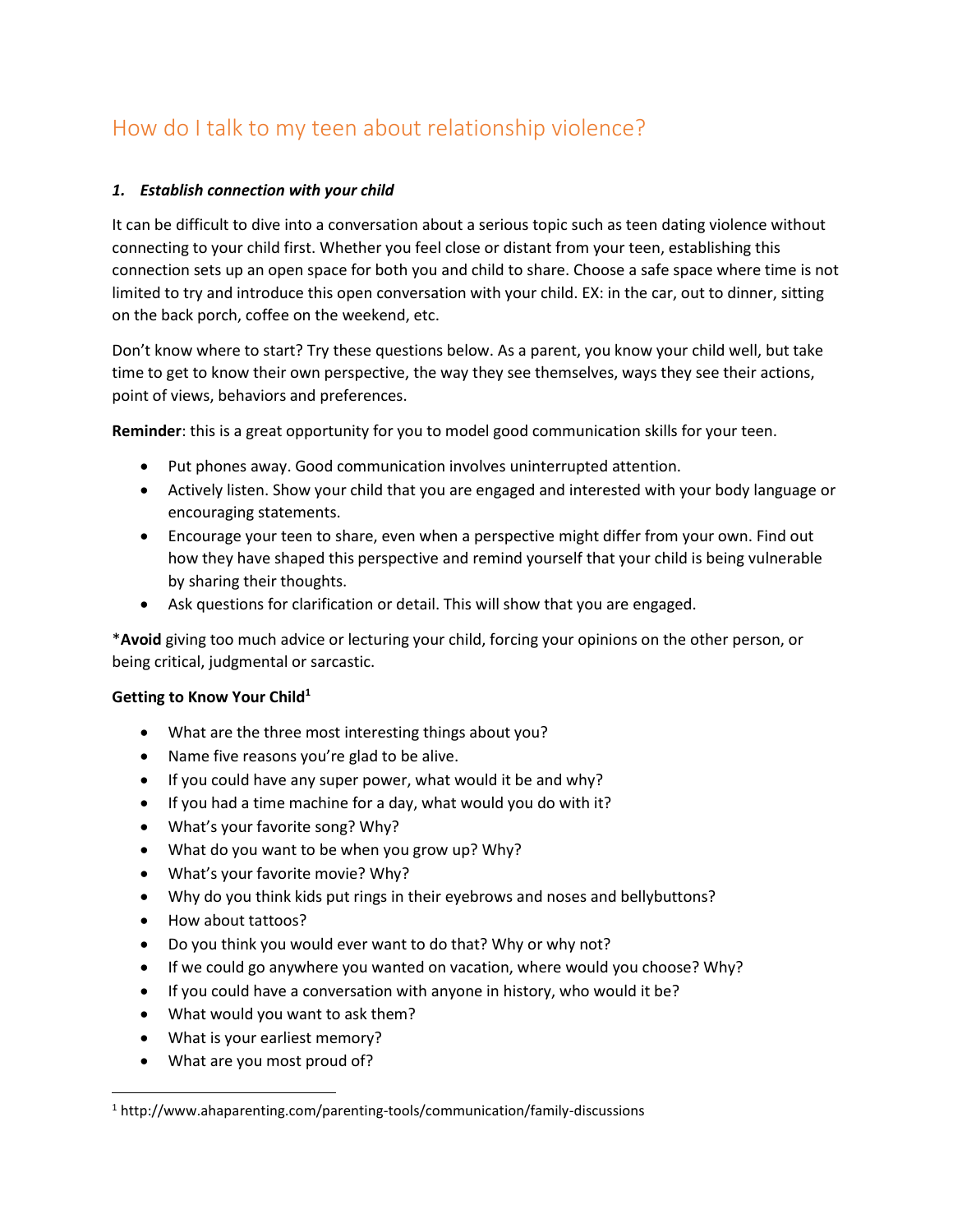- If you could change one thing about your appearance, what would it be?
- Is there anything about you that inspires other people in any way?
- What is your idea of an ideal day?
- If you were invisible where would you go and what would you do?
- What is a quality you wish you could have more of?
- If you could ask anyone for help, who would it be and why?
- What scares you the most and why?
- What makes you feel better?
- What do you worry about the most?
- What is your biggest goal this year?

#### **Your Relationship with Your Child**

- What is your favorite thing about our relationship?
- What is your least favorite thing about our relationship?
- Do you think you can tell me anything?
- If you got into really big trouble, how do you think I would respond?
- Is there something I can do better that I am not doing now?
- Do you feel like you could talk with me about anything at all?
- If we had a special day together what would you want to do?
- Do I ever embarrass you?

#### **Family**

- How do you think your friends' families compare to ours? Are they about as close? Closer? More distant? Why do you think that?
- Do you think your friends talk to their parents?
- What do you think makes a family close?
- On a scale of 1 to 10, how strict are the parents in this family? What is the ideal number?
- Is the discipline in our family fair?
- What's the best thing about our family?
- If you could change one thing about your parents, what would it be?
- What are the most important things your parents have taught you?
- What do you think are the most important qualities of a good parent?
- What do you think makes a happy family?
- Tell each person in the family why you're glad they're part of the family.
- How do you think our family is the same or different from other families?
- Do you want to have kids when you grow up? Why or why not?
- What kind of parent will you be?
- Do you think you will be close to your siblings when you grow up?
- How many of your ancestors can you name and what do you know about them?
- What is your favorite family tradition?
- What three words do you think best describe our family?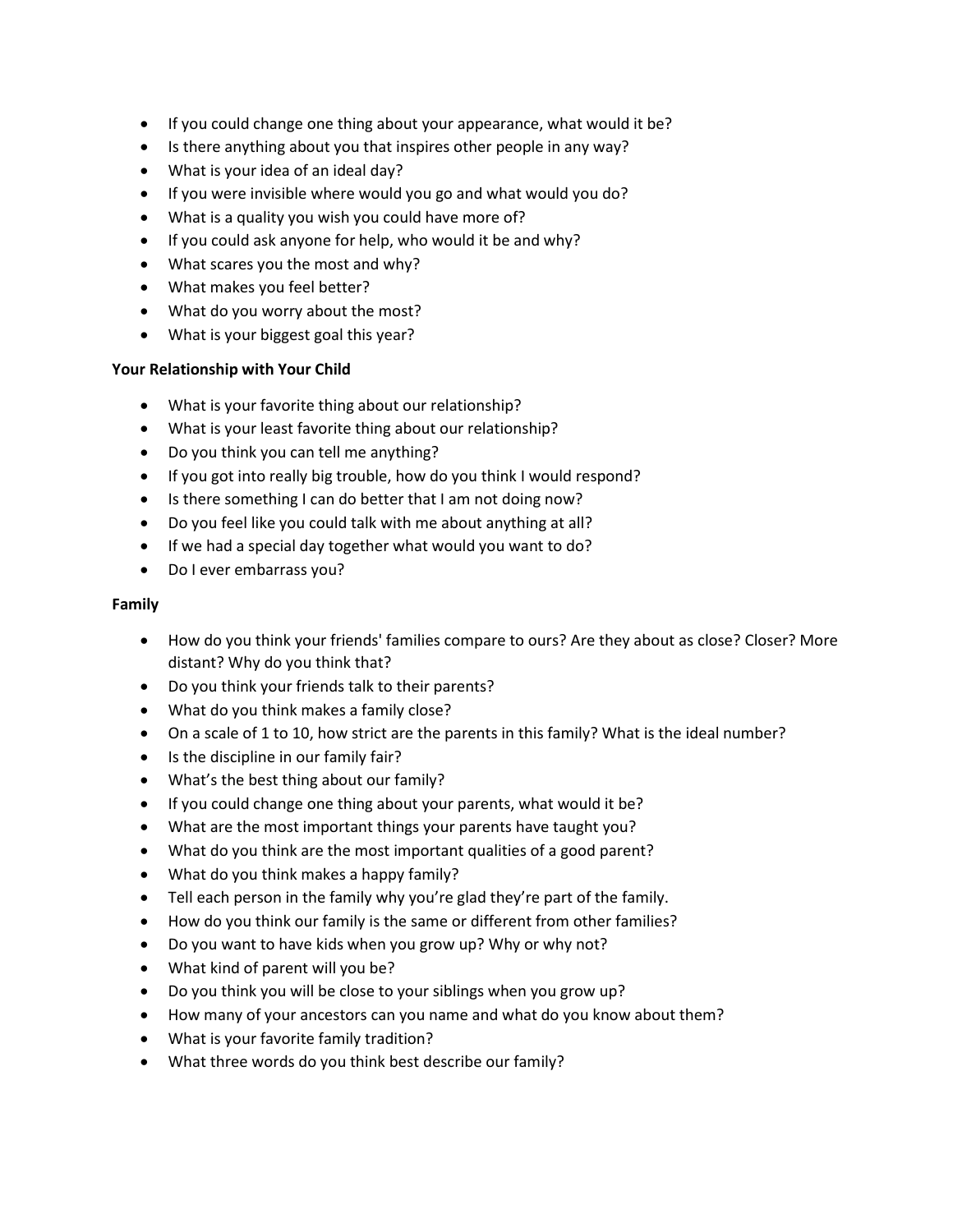#### **Blended Families**

- Do blended families take more work? Can they be as happy as birth families?
- Do you ever miss your dad?
- Do you think things would be different if your dad was still with us and I had never met your step-dad? How?
- Even though your step-dad is not your biological dad, you know he adores you. Do you feel close to him?
- You know, to your little sister you are completely her sister, not her stepsister. Do you feel that way, or is it different for you? Do you feel close to her?
- When you both grow up, do you think you will stay connected?
- Do you think it's harder for adopted kids than birth kids?
- Do you think it's a good idea for adopted kids to look up their birth parents? Why or why not?

#### **Values & Character**

- What traits do you most admire in other people?
- Did you help anyone today?
- Did you have a chance to be kind to anyone today?
- Is it hard to make the choice to be kind sometimes?
- Do you think it's okay to lie about your age to get into an Amusement Park with a cheaper ticket? Is it ever ok to lie?
- Do you think your parents ever lie?
- What kinds of lies do your friends tell their parents?
- Does it matter if a person makes a moral or immoral choice, if no one ever knows?
- Is it ever ok to cheat, in academics, sports, business?
- Do adults automatically deserve respect? How do you earn respect?
- What could our family do that would make the world a better place?
- What do you think the biggest problem in the world is? How about in our country?
- How would you change the world if you could?
- What do you think the "take-away" message of this movie is?
- Do you admire the hero in this movie? Why or why not?

# **School & Learning**

- Who is or was your favorite teacher? Why?
- Do you think there is a difference between being smart and being wise?
- What are the best and worst things about school?
- What do you know how to do that you could teach someone else?
- How common do you think cheating is at your school?
- What would you do if all the other kids were planning to cheat on the final and you knew that doing so would lower your grade?
- What do you think makes the most difference in how kids do at school? Hard work, innate ability, parental supervision, peer attitudes, how good the school is?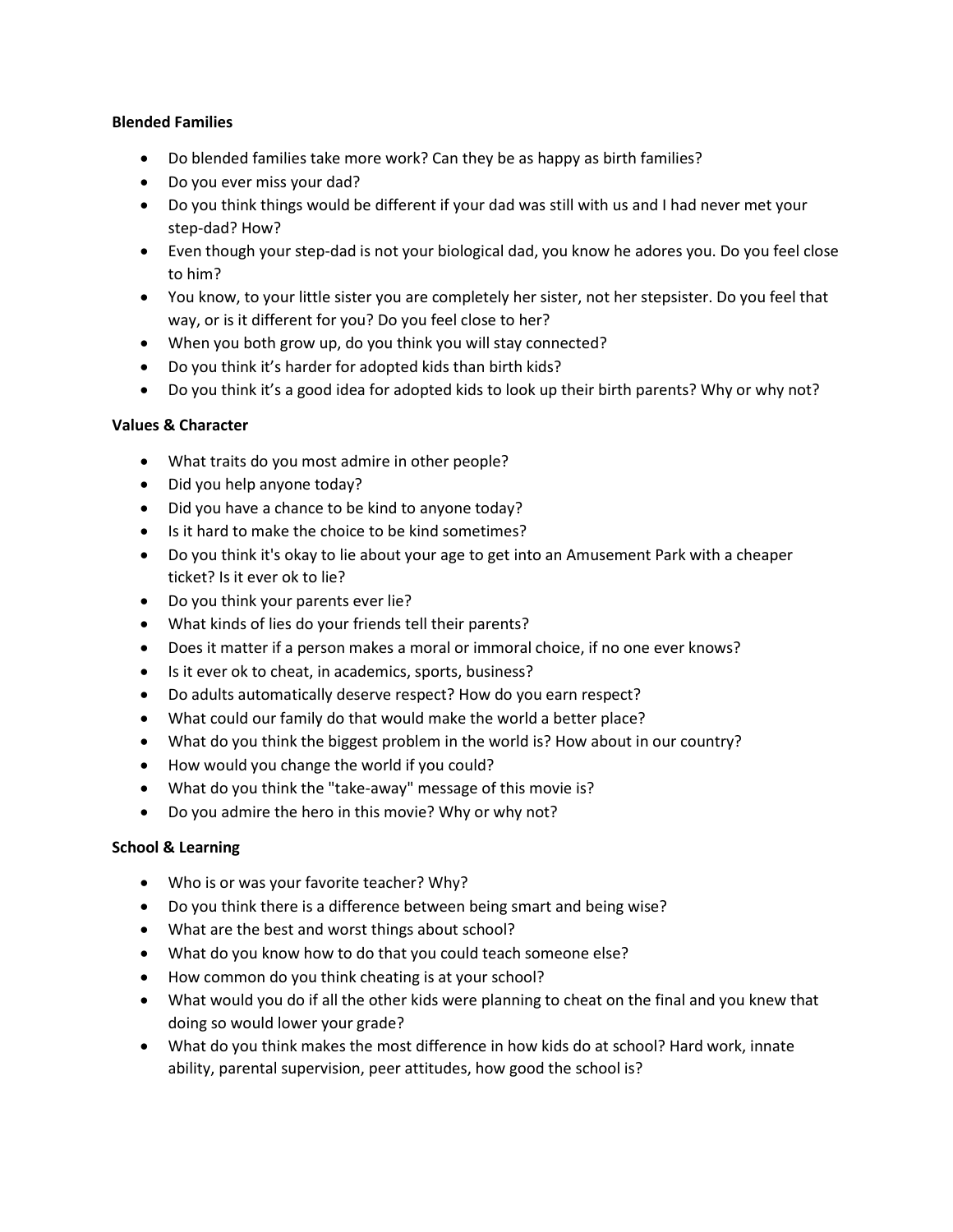- Do you think it makes sense to admit students to a college based only on academic achievement or should an attempt be made to achieve racial and ethnic diversity as well?
- Do you think kids from wealthier school districts have an unfair advantage?
- What do you think about home-schooling?

#### **Emotions**

- Do you know what EQ (emotional intelligence quotient) is? If someone has a high EQ, what are they like?
- Are you able to tell me or others when you are upset?
- How do you feel when someone is angry with you? How do you act?
- Are you a "cup is half full" or "cup is half empty" kind of person?
- What do you do to cheer yourself up when you feel down?
- Have I never not noticed when you're sad?
- What is the best way for me to help you when you feel grumpy?
- When do you like me to hug you? When does it embarrass you?
- What hurts your feelings? How do you act when your feelings are hurt?
- When you get really angry, how do you help yourself calm down?
- When you make a mistake, are you able to repair things so that you end up feeling ok?
- What are the different kinds of courage? How do you define bravery?

#### **Drug and Alcohol Use**

- Why do you think it's illegal for kids under the age of 21 to drink alcohol? After all, many parents do it.
- Why are marijuana and other drugs illegal?
- What would you do if you were in a car and the driver had been drinking or smoking marijuana?
- What if the driver was a grown-up, like your friend's parent?
- What do you think happens in the brain when people smoke marijuana? Why shouldn't kids smoke it?
- Have you ever thought that I drank too much? Acted differently when I drank alcohol?
- When do you think kids are ready to try alcohol?
- Do you know any kids or adults who you think have alcohol or drug problems?
- When do you think kids are ready to try alcohol?
- Do you know any kids who have tried alcohol or drugs, what do you think of them?
- What do the kids at your school do at parties?
- Have you been to a party like that? Have you ever been offered a drink? A marijuana cigarette or other drugs?
- How did you handle it?
- What would you do if you were at a party and someone passed out from drinking alcohol?
- Would you be worried about becoming addicted to alcohol or drugs?
- Do you think coffee is a drug? When do you think it's ok for kids to start drinking coffee?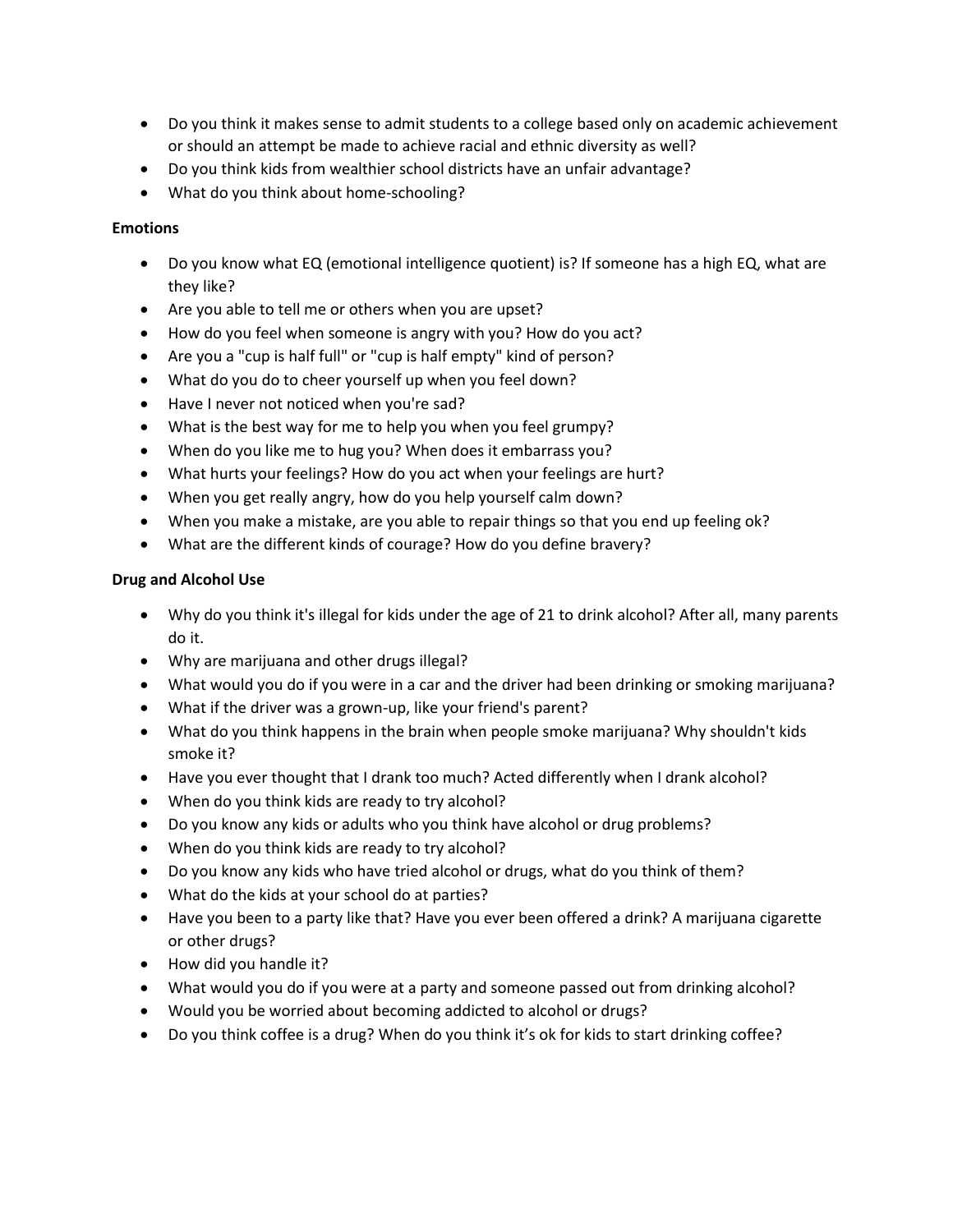#### **Friendship & Peers**

- Who is your best friend and why?
- What traits do you look for in friends?
- Do you think you're good at making friends?
- Where do you consider yourself on the shy to outgoing continuum?
- Do you think there is such a thing as peer pressure? Do you ever feel peer pressure? Do you think some people are more susceptible to peer pressure than others? Why do you think that is?
- What do you think makes a person popular? Are wealthier kids more popular? Kids who mature faster?
- Are you popular? Why or why not? Would you like to be?
- What do you think leadership is? What makes a good leader?

# **Love, Sex & Marriage**

- At what age do you think people can fall in love? At what age should people marry?
- Do you think people should be married to have sex? If not, how should they decide whether they're ready?
- What do you think changes when you have sex?
- How do you think love is different in real life than it is in the movies?
- What would be most important to you in looking for a spouse?
- Do you think any of the kids at school are not virgins? What do you think about that?
- Do kids at your school actually "date"? What do you think about the idea of "friends with benefits"? Does the girl benefit as much as the guy?
- Do you think girls and guys have the same needs from sex and relationships?
- Do you know anyone who's gay? Does anyone treat them differently? What do you think about that?
- Why do you think people get divorced? How do you think it affects the kids?

# **Body Image and Gender Roles**

- How do you think ordinary peoples' bodies compare to the models and actors on TV? How does it make you feel to watch them?
- What do you think of the way girls and guys in high school dress these days?
- Do you think girls look better with or without makeup?
- Is there a difference between "attractive" and "hot"? Between "hot" and "sexy"?
- How would you define "sexy"? Is it important to be "sexy"? Are some of the kids at school sexy? How does someone know if they're sexy? Is it important that your future boyfriend or girlfriend be sexy?
- What are the most important qualities you would want in a boyfriend or girlfriend?
- Do you think most girls are glad when they reach puberty? Why or why not? Do you think most guys are glad when they reach puberty? Why or why not?
- What's the hardest thing about being a girl?
- What's the hardest thing about being a boy?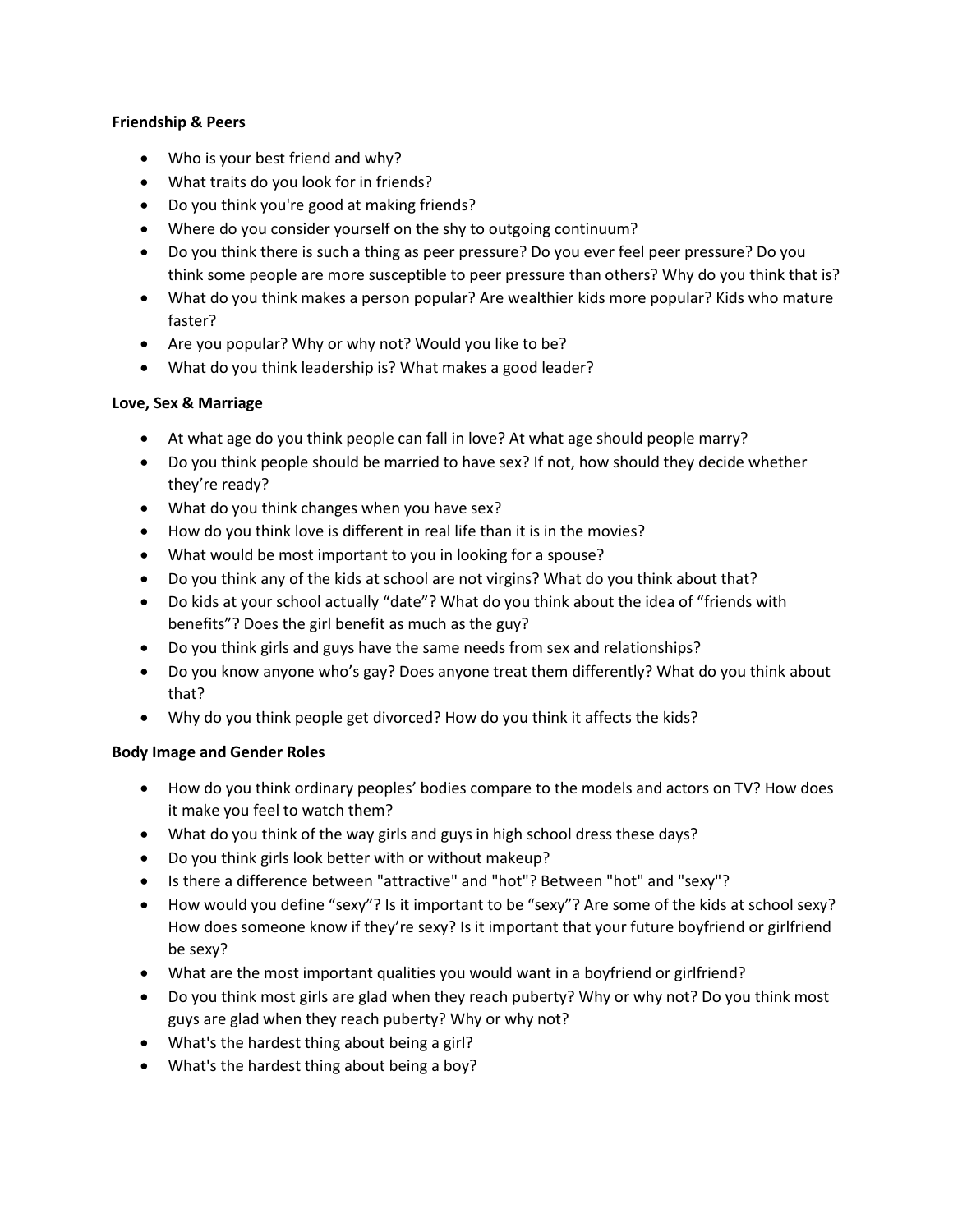- Do you know anyone with an eating disorder? Why do you think kids develop eating disorders? Why do you think there's such an emphasis on thin-ness in our society?
- Can you name three things that you really like about yourself that have nothing to do with what you look like?
- When do you feel the most proud of who you are?

# **Spirituality**

 $\overline{\phantom{a}}$ 

- Do you believe in God? Why or why not? If so, how do you picture God?
- Do you ever talk to God?
- Is spirituality the same as religion or different?
- Has religion played a positive or negative role in history?
- Do you have good friends who practice religions that are different from ours? Acquaintances? How are you like them? How are you different?
- Do you think there is one best religion? Why or why not?
- What do you think happens after death?
- What do you think is the meaning of life? Why are we alive?
- $\bullet$  How will you know if you've had a successful life?<sup>2</sup>

<sup>2</sup> http://www.ahaparenting.com/parenting-tools/communication/family-discussions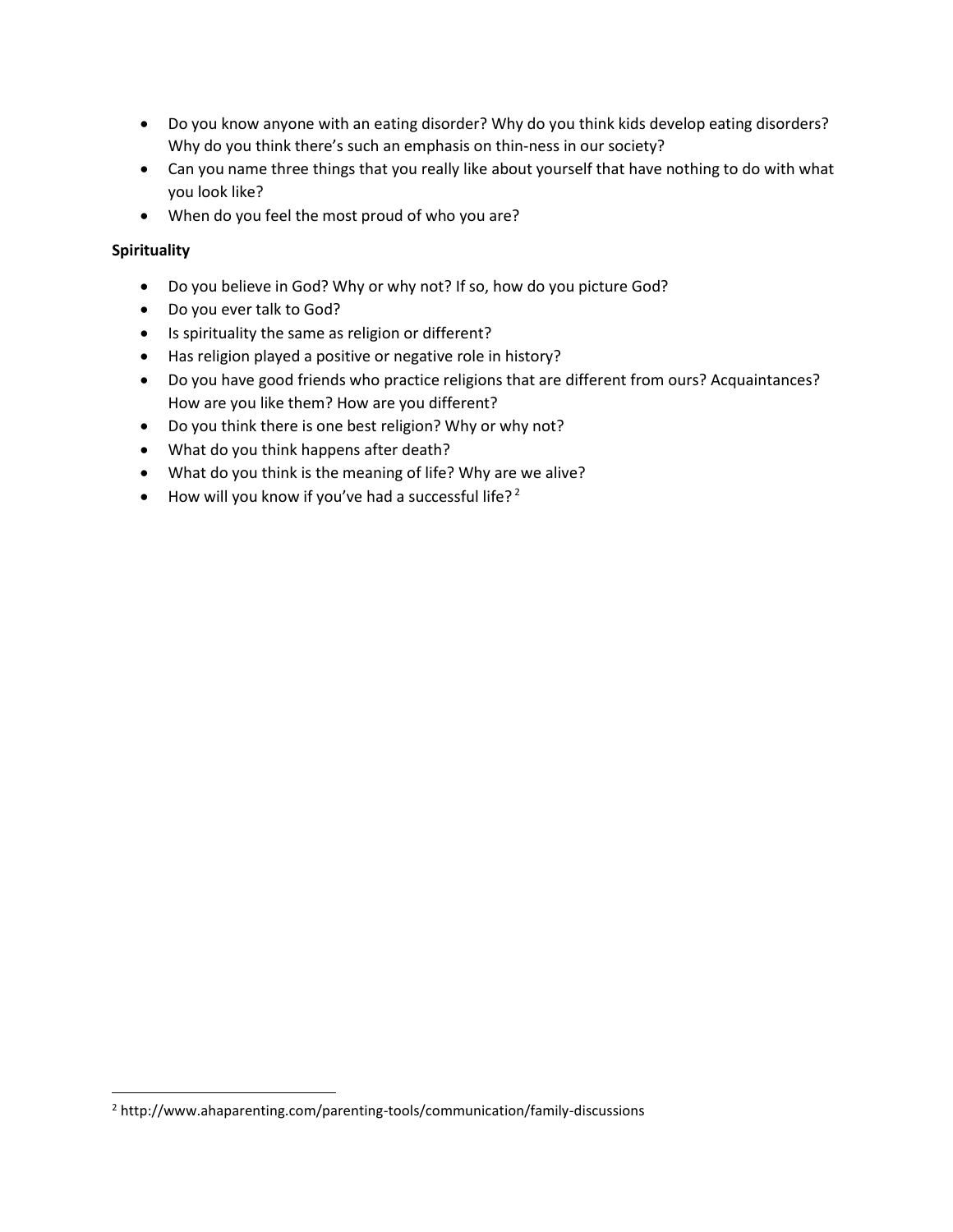# *2. Warning signs your child might be in an abusive relationship*

Now that you have established trust and connection with your child, your child might bring you in to their relationships, troubles and triumphs included. Regardless of whether or not they offer this information to you freely, it is important to be on the lookout for warning signs that your child might be in a controlling/abusive relationship. Relationship includes dating relationships, friendships, stalking relationships, exes, etc.

You can look for some early warning signs of abuse that can help you identify if your child is in an abusive relationship before it's too late. Some of these signs include:<sup>3</sup>

- Your child's partner or friend is extremely jealous or possessive.
- You notice unexplained marks or bruises.
- Your child's partner emails or texts excessively.
- You notice that your child is depressed or anxious.
- Your child stops participating in extracurricular activities or other interests.
- Your child stops spending time with other friends and family.
- Your child's partner abuses other people or animals.
- Your child begins to dress differently.

#### **What Can I Do?**

As a parent, your instinct is to help your child in whatever way you can. This need to help can drive you to quickly react, but sometimes what feels like the right plan of action could stop the conversation before it begins. Here are some tips to keep in mind when trying to help a child who is experiencing dating abuse:

- *Listen and give support*
	- o When talking to your teen, be supportive and non-accusatory. Let your child know that it's not their fault and no one "deserves" to be abused. If they do open up, it's important to be a good listener. Your child may feel ashamed of what's happening in their relationship. Many teens fear that their parents may overreact, blame them or be disappointed. Others worry that parents won't believe them or understand. If they do come to you to talk, let it be on their terms, and meet them with understanding, not judgment.
- *Accept what your child is telling you*
	- $\circ$  Believe that they are being truthful. Your child may be reluctant to share their experiences in fear of no one believing what they say. Showing skepticism could make your teen hesitant to tell you when things are wrong and drive them closer to their abuser. Offer your unconditional support and make sure that they know you believe they are giving an accurate account of what is happening.
- *Show concern*

 $\overline{\phantom{a}}$ 

 $\circ$  Let your teen know that you are concerned for their safety by saying things like: "You don't deserve to be treated like this;" "You deserve to be in a relationship where you are treated

<sup>3</sup> http://www.loveisrespect.org/for-someone-else/help-my-child/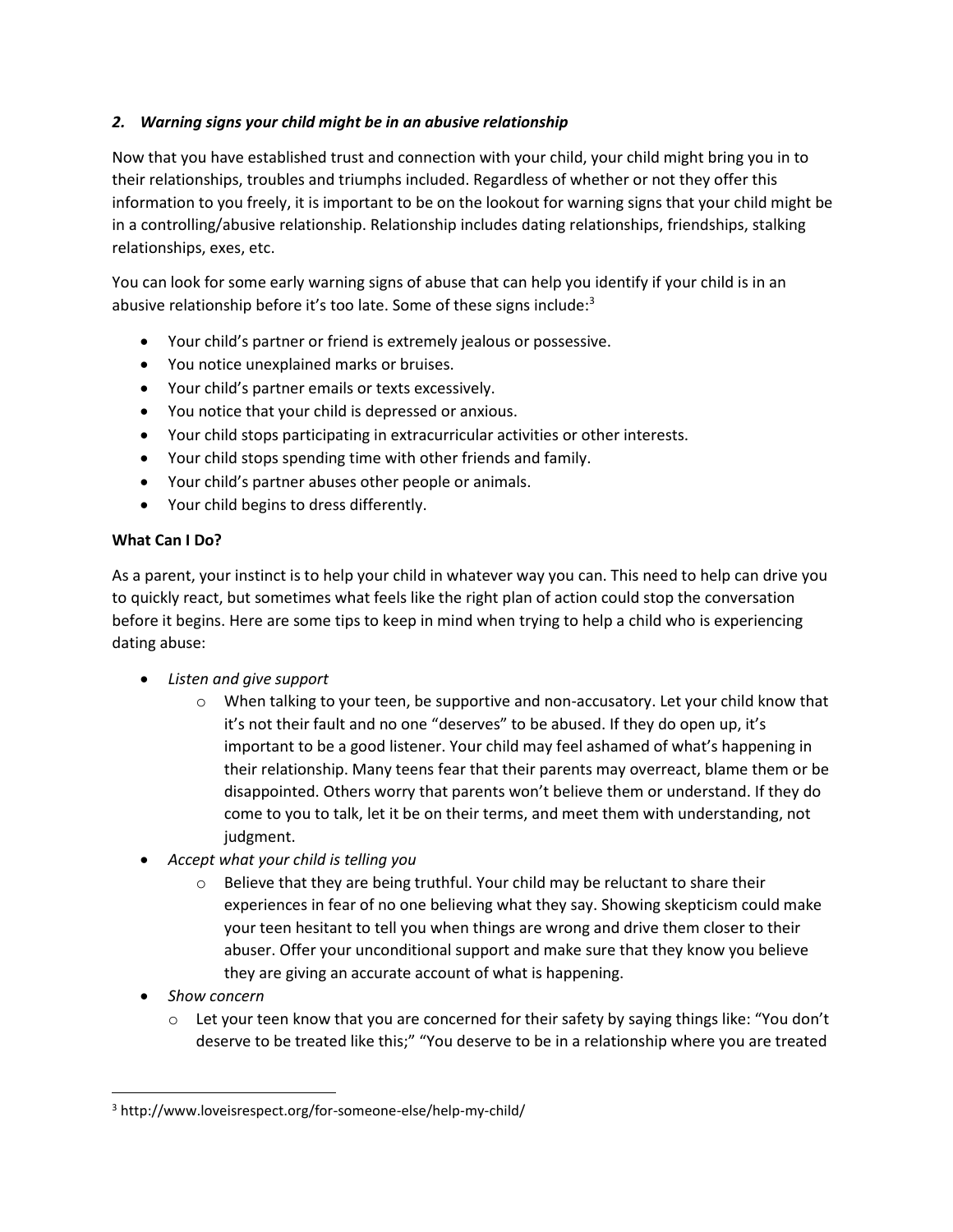with respect" and "This is not your fault." Point out that what's happening isn't "normal." Everyone deserves a safe and healthy relationship.

- *Talk about the behaviors, not the person*
	- $\circ$  When talking about the abuse, speak about the behaviors you don't like, not the person. For example, instead of saying, "She is controlling" you could say, "I don't like that she texts you to see where you are." Remember that there still may be love in the relationship — respect your child's feelings. Also, talking badly about your son or daughter's partner could discourage your teen from asking for your help in the future.
- *Avoid ultimatums*
	- $\circ$  Resist the urge to give an ultimatum (for example, "If you don't break up with them right away, you're grounded/you won't be allowed to date anyone in the future.") You want your child to truly be ready to walk away from the relationship. If you force the decision, they may be tempted to return to their abusive partner because of unresolved feelings. Also, leaving is the most dangerous time for victims. Trust that your child knows their situation better than you do and will leave when they're ready.
- *Be prepared*
	- $\circ$  Educate yourself on dating abuse. Help your child identify the unhealthy behaviors and patterns in their relationship. Discuss what makes a relationship healthy. With your teen, identify relationships around you (within your family, friend group or community) that are healthy and discuss what makes those relationships good for both partners.
- *Decide on next steps together*
	- $\circ$  When you're talking to your teen about a plan of action, know that the decision has to come from them. Ask what 'next steps' they would like to take. If they're uncomfortable discussing this with you, help them find additional support. Suggest that they reach out to a peer advocate through loveisrespect's phone line, online chat and text messaging service where teens can talk with peer advocates 24/7. To call, dial 1-866-331-9474, chat via our website or text "loveis" to 22522. They are also welcome to reach out to a local advocate at the Kendall County Women's Shelter by calling the Hot-Line at 800-495-8078.
	- o Kendall County Women's Shelter offers support services to minors including
		- $\triangleright$  emergency shelter,
		- $\blacktriangleright$  legal advocacy,
		- $\triangleright$  case management,
		- $\triangleright$  counseling and
		- $\triangleright$  support groups.